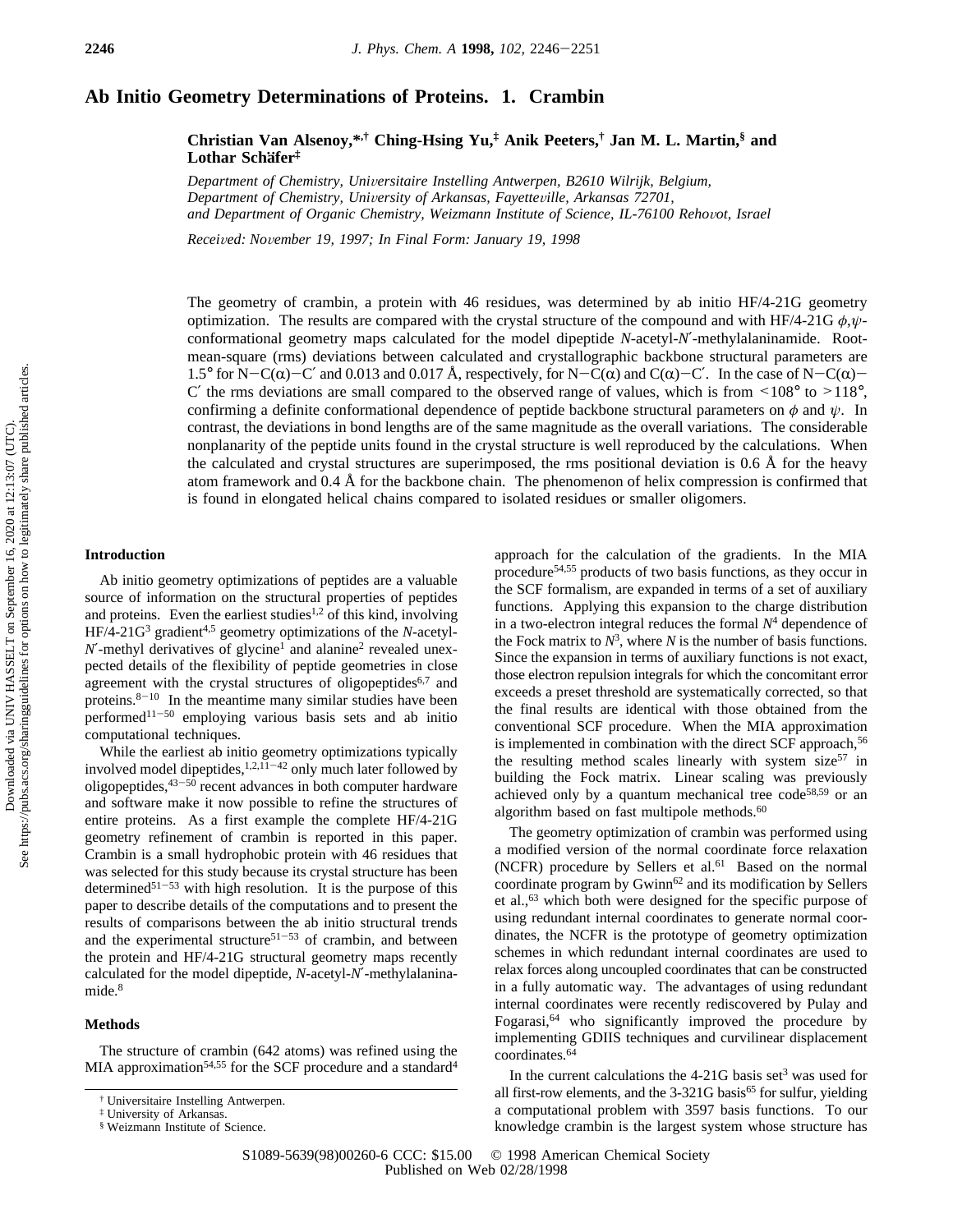been refined at the ab initio level. Each cycle of the geometry optimization required approximately 80 h of CPU time on a DEC/Alpha Station 600 (5/266) with 256 MB memory, and 79 cycles were completed for the results of this study. A larger single-point SCF/3-21G energy calculation was recently performed on P53<sup>58</sup> with 698 atoms and 3836 basis functions. Since P53 has an extended ribbonlike structure while that of crambin is globular, the latter is burdened by a larger number of nonnegligible overlap distributions compared to the former.

Atomic coordinates of crambin taken from the PDB1cnr file<sup>51</sup> of the Brookhaven Protein Data Bank<sup>66</sup> were used to start the geometry optimizations. At the current level of refinement, all internal coordinates of crambin are essentially relaxed. Changes between two successive cycles amount to 0.0002 Å for bond lengths and <0.5° for valence and torsional angles. Changes in hydrogen bond lengths amount to 0.007 Å, and  $0.5^{\circ}$  and  $1.5^{\circ}$ for associated bond and torsional angles, respectively. These criteria of relaxation are less stringent than those that we customarily apply to small molecules. However, the resulting structure is sufficiently optimized to allow for meaningful comparisons with other structural data. The structural parameters needed for these comparisons were calculated from the Cartesian coordinates using the MSI/BIOSYM molecular modeling software suite.<sup>67</sup>

#### **Results and Discussion**

Structural parameters characteristic of the HF/4-21G geometry of crambin are listed in Table 1. They include for each residue *i*, where  $i = 2-45$ , the backbone parameters N-C( $\alpha$ ), C( $\alpha$ )-C', N-C(α)-C', the torsional angles  $\phi$ (N-C(α)),  $\psi$ (C(α)-C'), and  $\omega(N-C')$ . The full set of optimized Cartesian coordinates is included in Table 2, which is deposited as Supporting Information.

Some time ago Cao et al. $6-9$  described a program that calculates the HF/4-21G backbone bond lengths and angles of the model dipeptide *N*-acetyl-*N*′-methylalaninamide at any arbitrary point in its  $\phi, \psi$ -space. Using this program, the HF/ 4-21G dipeptide values of N-C( $\alpha$ ), C( $\alpha$ )-C', and N-C( $\alpha$ )-C') were calculated for the current study at the  $\phi$  and  $\psi$  angles of the residues of crambin obtained by the HF/4-21G geometry refinement of the entire molecule. Both sets, the HF/4-21G dipeptide results and the HF/4-21G whole-molecule crambin results, are compared in Figures 1a-3a.

Similar comparisons, but between the HF/4-21G parameters of crambin and the crystal structure,<sup>51-53</sup> are given in Figures 1b to 3b. The pdb1cnr file was selected from the Brookhaven Protein Data Bank<sup>66</sup> for these comparisons, even though more recent crystallographic studies of crambin are now available,  $52,53$ because the starting geometry of the ab initio calculations was constructed from this molecular form. Finally, a comparison between the ab initio and crystallographic *<sup>ω</sup>*(N-C′) torsional angles is given in Figure 4 and a superposition of the HF/4- 21G and crystallographic coordinates is shown in Figure 5.

**Helix Compression.** For the  $\alpha_R$ -helical regions, residues 7-16 and 23-29, the average value of the N-C( $\alpha$ )-C' angles in the HF/4-21G dipeptide structures (112.6°) is 1.8° larger than the average angle (110.8°) in the HF/4-21G structure calculated for the molecule as a whole. The two values demonstrate helix compression<sup>6-10</sup> in the polymer chain compared to the single (dipeptide) residue. That is, due to cooperative effects, the N-C( $\alpha$ )-C' angles in elongated  $\alpha$ -helices are compressed compared to single residues. Indeed, the average value of N-C( $\alpha$ )-C' in the same  $\alpha_R$ -helical regions in the crystal-lographic structure<sup>51-53</sup> is 111.9°, i.e., less than the dipeptide

**TABLE 1: Structural Parameters of the ab Initio HF/4-21G Optimized Geometry of Crambin***<sup>a</sup>*

| res            | φ         | $\psi$    | $N-C(\alpha)-C'$ | $N-C(\alpha)$ | $C(\alpha)$ -C' | $\omega$  |
|----------------|-----------|-----------|------------------|---------------|-----------------|-----------|
| $\overline{c}$ | $-107.71$ | 152.24    | 108.56           | 1.4546        | 1.5184          | 179.86    |
| 3              | $-134.81$ | 131.04    | 105.64           | 1.4557        | 1.5357          | $-176.03$ |
| 4              | $-118.33$ | 151.94    | 110.02           | 1.4563        | 1.5337          | $-175.73$ |
| 5              | $-81.51$  | $-21.32$  | 112.28           | 1.4777        | 1.5195          | $-178.72$ |
| 6              | $-149.32$ | 164.67    | 109.95           | 1.4480        | 1.5179          | $-177.00$ |
| 7              | $-65.23$  | $-40.25$  | 108.80           | 1.4662        | 1.5272          | $-179.78$ |
| 8              | -59.52    | $-46.30$  | 109.61           | 1.4632        | 1.5306          | 178.91    |
| 9              | $-57.79$  | $-44.55$  | 110.10           | 1.4606        | 1.5322          | 179.31    |
| 10             | $-61.54$  | $-43.79$  | 110.56           | 1.4656        | 1.5246          | 179.38    |
| 11             | $-56.77$  | $-47.03$  | 110.14           | 1.4566        | 1.5305          | $-177.51$ |
| 12             | $-63.72$  | $-40.69$  | 110.46           | 1.4586        | 1.5357          | 174.82    |
| 13             | $-55.85$  | $-48.33$  | 109.97           | 1.4623        | 1.5267          | -176.84   |
| 14             | $-59.47$  | $-45.46$  | 110.42           | 1.4550        | 1.5322          | 178.14    |
| 15             | 59.30     | $-47.38$  | 109.82           | 1.4651        | 1.5343          | $-179.42$ |
| 16             | $-53.91$  | $-36.52$  | 111.88           | 1.4587        | 1.5310          | $-176.25$ |
| 17             | $-79.05$  | $-11.89$  | 114.59           | 1.4535        | 1.5293          | $-173.13$ |
| 18             | $-56.90$  | $-38.11$  | 114.25           | 1.4637        | 1.5356          | 178.09    |
| 19             | $-92.91$  | 11.93     | 113.07           | 1.4691        | 1.5308          | 175.21    |
| 20             | 101.16    | 5.99      | 113.87           | 1.4464        | 1.5229          | $-171.51$ |
| 21             | $-52.08$  | 132.63    | 109.46           | 1.4478        | 1.5232          | 176.25    |
| 22             | $-56.99$  | 144.22    | 112.19           | 1.4594        | 1.5243          | $-173.39$ |
| 23             | $-60.19$  | $-32.80$  | 111.55           | 1.4604        | 1.5187          | $-175.72$ |
| 24             | $-57.30$  | $-41.43$  | 111.81           | 1.4655        | 1.5333          | $-179.72$ |
| 25             | $-75.12$  | $-34.44$  | 110.92           | 1.4659        | 1.5278          | 175.72    |
| 26             | $-66.74$  | $-30.13$  | 110.88           | 1.4497        | 1.5408          | 176.95    |
| 27             | -64.92    | $-50.38$  | 110.62           | 1.4663        | 1.5290          | $-178.00$ |
| 28             | -68.72    | $-23.23$  | 113.12           | 1.4554        | 1.5369          | 174.02    |
| 29             | $-69.12$  | $-35.46$  | 112.37           | 1.4613        | 1.5365          | $-164.95$ |
| 30             | $-113.79$ | $-18.88$  | 117.22           | 1.4515        | 1.5281          | $-166.69$ |
| 31             | 82.41     | 7.35      | 113.82           | 1.4497        | 1.5306          | 169.91    |
| 32             | $-77.15$  | 155.82    | 109.13           | 1.4453        | 1.5421          | $-176.82$ |
| 33             | $-125.63$ | 160.82    | 109.47           | 1.4519        | 1.5273          | 179.87    |
| 34             | $-115.15$ | 129.82    | 106.69           | 1.4670        | 1.5298          | 174.69    |
| 35             | $-130.30$ | 155.73    | 108.91           | 1.4495        | 1.5244          | 178.12    |
| 36             | $-81.89$  | $-17.11$  | 113.30           | 1.4714        | 1.5268          | 175.80    |
| 37             | $-81.34$  | $-177.00$ | 111.59           | 1.4423        | 1.5317          | $-176.10$ |
| 38             | $-115.38$ | 6.98      | 113.00           | 1.4689        | 1.5356          | $-178.97$ |
| 39             | $-123.61$ | 124.75    | 107.00           | 1.4569        | 1.5247          | 177.03    |
| 40             | $-88.09$  | 155.56    | 109.38           | 1.4517        | 1.5391          | 168.09    |
| 41             | $-76.72$  | 166.46    | 109.01           | 1.4623        | 1.5319          | $-171.53$ |
| 42             | $-68.56$  | $-23.49$  | 115.69           | 1.4605        | 1.5329          | 178.38    |
| 43             | $-81.89$  | $-12.30$  | 112.47           | 1.4546        | 1.5364          | 179.66    |
| 44             | $-133.34$ | 50.90     | 107.55           | 1.4498        | 1.5312          | $-176.89$ |
| 45             | $-103.71$ | 11.12     | 113.01           | 1.4597        | 1.5331          | 166.44    |
|                |           |           |                  |               |                 |           |

<sup>*a*</sup> For each residue the torsional angles  $φ(N-C(α)), ψ(C(α)-C'),$ and  $\omega(N-C')$  and the backbone parameters  $N-C(\alpha)-C'$ ,  $N-C(\alpha)$ , and  $C(\alpha)$ -C' are given. All lengths are in Å; all angles in deg. Column "res" lists the residue number of the crystal structure.<sup>51-53</sup>

value (112.6°), but not less than the average HF/4-21G value calculated for crambin as a whole (110.8°). The special feature of the  $\alpha_R$ -helical regions is also apparent from the fact that the average values of the N-C( $\alpha$ )-C' angles in the nonhelical parts of crambin are 110.7°, 111.2°, and 112.1° for the HF/4-21G dipeptide, HF/4-21G crambin, and the crystal structure, respectively. That is, the opposite trend is found between the dipeptide and protein geometries.

In previous evaluations68,69 of HF/4-21G structures, geometrical trends in organic functional groups of the kind considered here (i.e., conformational differences between parameters of the same type) were found accurate at the level of several tenths of a degree. Thus, the helix compression effect,  $\sim$ 1.5°,<sup>9,10</sup> is significantly above the error limits of the computational procedures. A similar phenomenon,  $\beta$ -expansion, is also found in polypeptide systems, $6-9$  but crambin does not have a sizable fragment in this exact conformational region that would clearly illustrate this effect.

In general, when the HF/4-21G dipeptide results are compared with the HF/4-21G crambin results (Figures  $1a-3a$ ), it is seen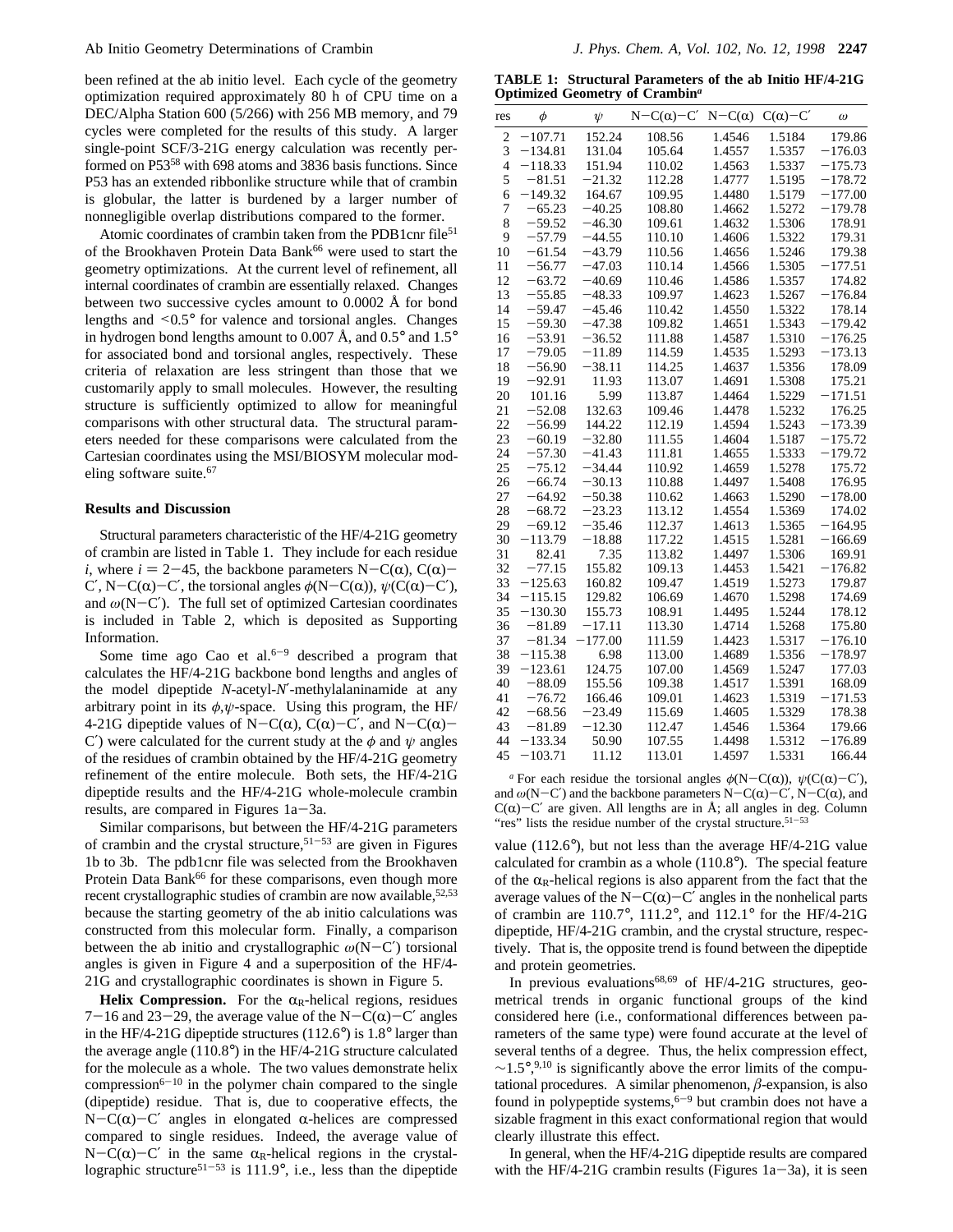

**Figure 1.** (a) Comparison of HF/4-21G optimized dipeptide and crambin N-C( $\alpha$ )-C' backbone angles. The dipeptide values were calculated at the HF/4-21G  $\phi, \psi$ -torsions of crambin as described in the text. (b) Comparison of crystallographic (pdb1cnr)<sup>51</sup> and HF/4-21G optimized N-C( $\alpha$ )-C' angles of crambin.

that the N-C( $\alpha$ )-C' angles in the two sets follow rather similar trends, in contrast to the bond lengths,  $N-C(\alpha)$  and  $C(\alpha)-C'$ . The same is found (Figure 1b) when the whole-molecule HF/ 4-21G parameters of crambin are compared with the crystallographic values.<sup>51-53</sup> The root-mean-square deviation between the N-C( $\alpha$ )-C' angles in the HF/4-21G dipeptide and wholemolecule crambin structures is 1.7°, and it is 1.5° between the latter and the crystallographic structure. These deviations are small compared to the full range of values observed for N-C( $\alpha$ )-C',<sup>51-53</sup> which is from <108° to >118°. The results<br>confirm the conclusion put forth previously<sup>1,2,6-10</sup> that there is confirm the conclusion put forth previously<sup>1,2,6-10</sup> that there is a definite conformational dependence of peptide backbone structural parameters on  $\phi$  and  $\psi$ .

The trends found for the various sets of the  $N-C(\alpha)$  and  $C(\alpha)$ -C' bond lengths (Figures 2a, 3a, 2b, and 3b) are not in close agreement. The rms deviations are 0.009 and 0.007 Å, respectively, between the HF/4-21G whole-molecule crambin and dipeptide parameters and 0.013 and 0.017 Å, respectively, between the HF/4-21G crambin and crystallographic results. In these cases the deviations are large compared to the overall parameter changes, and moreover, as seen from Figures 2a, 3a, 2b, and 3b, the different sets display entirely diverging trends. We take these results to mean that the bond lengths are more sensitive than the bond angles to changes in electronic effects which are encountered on going from a single residue to a polymer, and from an isolated molecule to a system in the crystal environment. The difference, specifically, between the dipeptide and the polymer points to delocalization effects which are active in the elongated chain but not in the single residue. Since the



**Figure 2.** (a) Comparison of HF/4-21G optimized dipeptide and crambin  $N-C(\alpha)$  bond lengths. The dipeptide values were calculated at the HF/4-21G  $\phi$ , $\psi$ -torsions of crambin as described in the text. (b) Comparison of crystallographic (pdb1cnr) $51$  and HF/4-21G optimized  $N-C(\alpha)$  bond lengths of crambin.

bond lengths are among the most optimized parameters of the ab initio structure of crambin (largest residual force in any bond is 0.003 mdyn, corresponding to a further improvement of  $\sim$ 0.0005 Å), they are essentially relaxed at the chosen point in conformational space. Thus, with near certainty the discrepancies noted above are not an artifact of refinement. At the same time, comparisons with the crystal structure are affected by experimental error and by the fact that the ab initio bond lengths are refined at torsional angles that are not exactly the same as those of the crystal structure.

**Nonplanarity of Peptide Groups.** In a recent review<sup>70</sup> MacArthur and Thornton described a survey of peptide *<sup>ω</sup>*(N-C′) torsional angles taken from crystallographic data. They found that substantial deviations from planarity can be found that arise both from pyramidalization at the amino nitrogen atom and from a twist about the peptide bond. It is seen from Figure 4 that the significant deviations of *ω* angles from planarity that are found in the crystal structure of crambin $51-53$  are well reproduced by the HF/4-21G calculations.

HF/4-21G calculations are not the most accurate means of simulating deviations from planarity for peptide groups. Subtle pyramidalization effects at the nitrogen atom or small twists of the *ω* angle from 180° are without any doubt affected by polarization functions and electron correlation effects. However, when the deviations from planarity are significant, HF/4-21G geometry optimizations provide a good first-order estimate.

Indeed, it is seen from Figure 4 that the calculated and crystallographic *ω* angles are generally in good agreement, with exceptional deviations in a small number of isolated places, i.e.,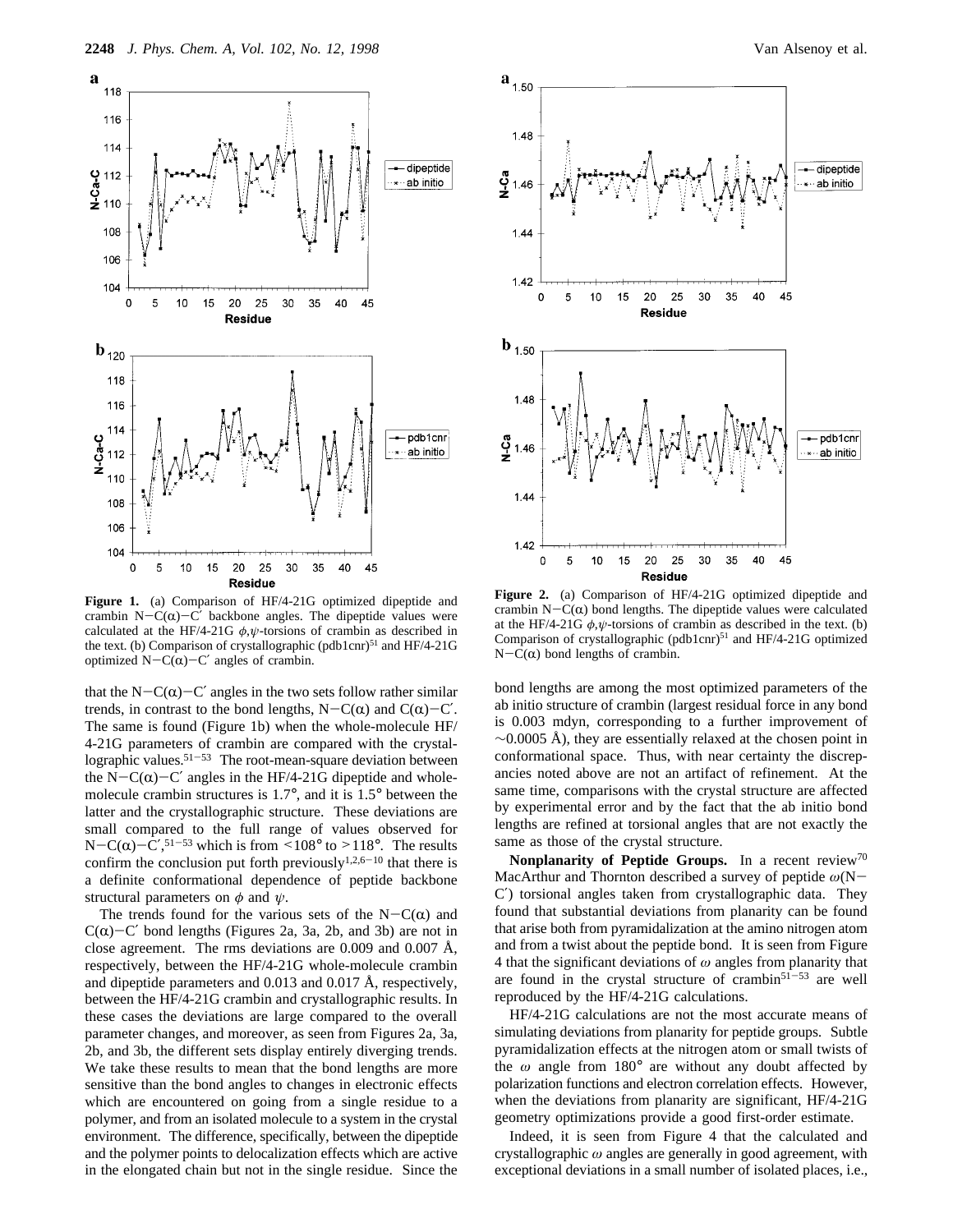

**Figure 3.** (a) Comparison of HF/4-21G optimized dipeptide and crambin  $C(\alpha)$ -C' bond lengths. The dipeptide values were calculated at the HF/4-21G  $\phi$ , $\psi$ -torsions of crambin as described in the text. (b) Comparison of crystallographic (pdb1cnr)<sup>51</sup> and HF/4-21G optimized  $C(\alpha)$ -C' bond lengths of crambin.



Figure 4. Comparison of crystallographic (pdb1cnr)<sup>51</sup> and HF/4-21G optimized *ω*-torsional angles of crambin.

in the vicinity of residues  $19-22$ , 29, and  $40-45$ . The latter are located in a part of the molecule, beyond residue 34, where the main chain temperature factors are at a peak<sup>51</sup> so that the molecular structure is less well defined. We will exclude this part of the molecule from our further analysis.

The deviations at residues 20 and 29 may be related to the fact that both are at the end of an area of maximum solvent accessibility.51 In particular, the six-membered ring of Tyr-29 is highly exposed to the crystal environment, and it is possible that *ω*<sup>29</sup> is significantly affected by intermolecular interactions.

Residues  $19-21$  form one of the five turns of crambin.<sup>51</sup> Hydrogen bond-like interactions exist between N20-H and O=C17 ( $\sim$ 2 Å) and between N25-H and C22=O ( $\sim$ 2.3 Å),



**Figure 5.** Superposition of the crystallographic (pdb1cnr)<sup>51</sup> and  $HF$ / 4-21G optimized heavy-atom framework of crambin.

and each of the corresponding bends involves a proline residue (19 and 22). It is possible that such a complex structural sequence is not correctly modeled by the HF/4-21G calculations. Interestingly, unusual discrepancies around residue 20 are also found for  $N-C(\alpha)$  and  $C(\alpha)-C'$ , comparing the dipeptide and protein values (Figures 2a and 3a) and the ab initio and crystallographic parameters (Figures 2b and 3b). The mere presence of proline very likely is not the cause of the discrepancies noted above, since the calculated and experimental *ω* angles are in good agreement (Figure 4) in the vicinity of Pro-5.

Apart from these deviations, the calculated and experimental *ω* angles follow a rather similar pattern. At the beginning of the protein chain, the values start in the vicinity of 180°, proceeding to  $\leq 180^\circ$  in the vicinity of residue 15, and rising above 180° at residue 17. Most striking is the turn from >190° to  $\leq 170^\circ$  in the vicinity of residue 30, which is displayed by both the calculated and the experimental structures. Overall it seems that the calculated values are somewhat more flexible in either direction than the experimental deviations from planarity, which is in agreement with the absence of polarization functions in the HF/4-21G basis set.

In the vicinity of disulfide bridges (between Cys-16 and Cys-26, Cys-3, and Cys-40, and between Cys-4 and Cys-32), the calculated and experimental *ω* angles are in close agreement except for the high-amplitude end of the molecule.

In agreement with the closeness of calculated and experimental parameters, the overall topologies of the experimental and calculated structures of crambin are rather similar. A superposition of the HF/4-21G and crystallographic heavy atom frameworks is shown in Figure 5. The rms positional deviation is 0.6 Å for the heavy atom framework and 0.4 Å for the backbone chain.

## **Conclusions**

During the early 1980s ab initio geometries were for the first time calculated with sufficient accuracy to make the resulting structures useful in experimental conformational analyses, mainly by gas electron diffraction and microwave spectroscopy,71-<sup>76</sup> providing efficient constraints of data analysis in cases in which the experimental observations did not afford the complete resolution of all structural parameters. In current protein crystallography, too, it is frequently not possible to obtain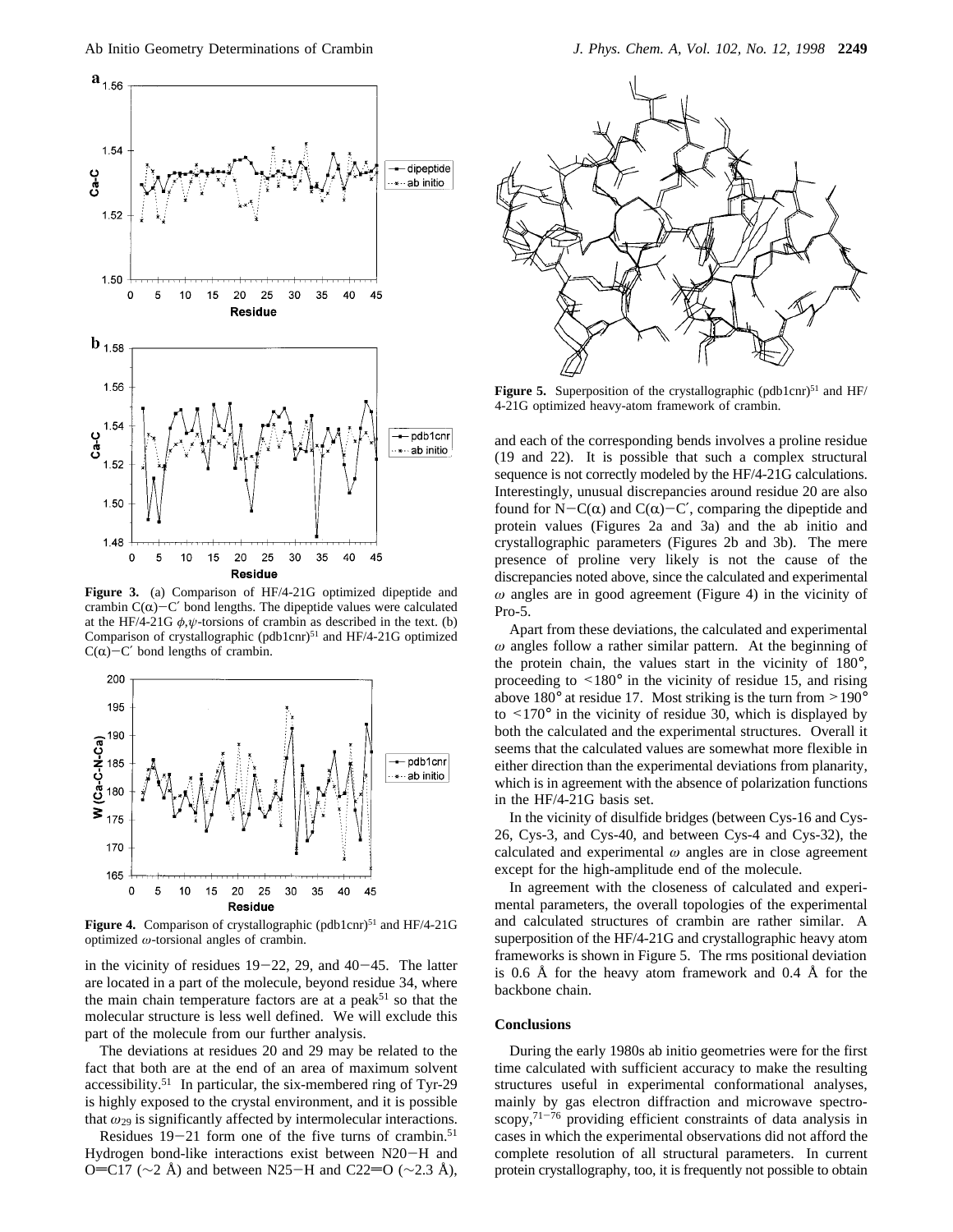atomic resolution diffraction data, and restraints taken from libraries of ideal geometries<sup>77</sup> are an integral part of data analysis. In this area of application it is an advantage that ab initio geometries can now be determined of fragments which are large enough to provide information that can be specific to a given case, in contrast to information taken from standard peptides, and because they allow for defining conformationally flexible geometrical parameters, in contrast to the rigid restraints that are currently in use.77

It is a particular advantage of the calculations that fragments of variable sizes can be compared in a consistent way, thus allowing the identification of those trends that emerge in growing chains and are specific for proteins. The helix compression found in crambin is an example. The divergence found between the dipeptide unit and crambin in the vicinity of residues 20-22 may point to similar effects characteristic of bends, and ongoing studies are aimed at further exploring this feature.

**Acknowledgment.** C.V.A. thanks the Fonds voor Wetenschappelijk Onderzoek (FWO)-Vlaanderen for appointment as Research Director (Onderzoeksdirecteur). J.M.L.M. acknowledges support as a Yigal Allon Fellow and as a Honorary Research Associate (Onderzoeksleider in eremandaat) of the Flemish FWO. The authors gratefully acknowledge partial support of this work by U.S. Department of Agriculture National Research Incentive Grant 97-35107-4362. This text presents results obtained under GOA-BOF-UA no. 23. Thanks are due to MSI for the use of the BIOSYM software. Thanks are due to Professor Peter Pulay (Arkansas), on whose suggestion the MIA method was developed.

**Supporting Information Available:** Table 2 of optimized Cartesian coordinates of crambin (11 pages). Ordering information is given on any current masthead page.

#### **References and Notes**

(1) Scha¨fer, L.; Van Alsenoy, C.; Scarsdale, J. N. *J. Chem. Phys*. **1982**, *76,* 1439.

- (2) Scarsdale, J. N.; Van Alsenoy, C.; Klimkowski, V. J.; Sch**a**1fer, L.; Momany, F. A. *J. Am. Chem. Soc*. **1983,** *105*, 3438.
- (3) Pulay, P.; Fogarasi, G.; Pang, F.; Boggs, J. E. *J. Am. Chem. Soc*. **1979b**, *101*, 2550.
	- (4) Pulay, P. *Mol. Phys*. **1969**, *17*, 197.
	- (5) Pulay, P. *Theor. Chim. Acta* (*Berlin*) **1979a**, *50*, 299.
- (6) Jiang, X.; Yu, C. H.; Cao, M.; Newton, S. Q.; Paulus, E. F.; Schäfer, L. *J. Mol*. *Struct*. **1997**, *403*, 83.
- (7) Jiang, X.; Cao, M.; Newton, S. Q.; Schäfer, L.; Paulus, E. F. *Electron. J. Theor. Chem.* **1995b**, *1*, 11.
- (8) Scha¨fer, L.; Cao, M.; Meadows, M. J. *Biopolymers* **1995a**, *35*, 603. (9) Jiang, X.; Cao, M.; Teppen, B. J.; Newton, S. Q.; Schäfer, L. J.
- *Phys. Chem*. **1995a**, *99*, 10521. (10) Karplus, P. A. *Protein Sci*. **1996**, *5*, 1406.
- (11) Barone, V.; Fraternali, F.; Cristinziano, P. L. *Macromolecules* **1990**, *23*, 2038.
	- (12) Bo¨hm, H. J.; Brode, S. *J. Am. Chem. Soc*. **1991**, *113*, 7129.
	- (13) Cheam, T. C. *J. Mol. Struct*. **1993**, *295*, 259.
	- (14) Cheam, T. C. *J. Mol. Struct*. **1992**, *274*, 289.
	- (15) Cheam, T. C.; Krimm, S. *J*. *Mol. Struct.* **1990**, *206*, 173.
	- (16) Cheam, T. C.; Krimm, S. *J. Mol. Struct*. **1989a**, *193*, 1.
	- (17) Cheam, T. C.; Krimm, S. *J. Mol. Struct*. **1989b**, *188*, 15.
- (18) Cheam, T. C.; Krimm, S. *J. Mol. Struct*. **1986**, *146*, 175.
- (19) Cheam, T. C.; Krimm, S. *J. Chem. Phys*. **1985**, *82*, 1631. (20) Dive, G.; Dehareng, D.; Ghuysen, J. M. *J. Am. Chem. Soc*. **1994**,
- *116*, 2548.
- (21) Frey, R. F.; Coffin, J.; Newton, S. Q.; Ramek, M.; Cheng, V. K. W.; Momany, F. A.; Schäfer, L. *J. Am. Chem. Soc.* **1992**, *114*, 5369.
- (22) Gould, I. R.; Cornell, W. D.; Hillier, I. H. *J. Am. Chem. Soc*. **1994**, *116*, 9250.
- (23) Gould, I. R.; Hillier, I. H. *J. Chem. Soc., Chem. Commun*. **1993**, 951.
- (24) Gould, I. R.; Kollman, P. A. *J. Phys. Chem*. **1992**, *96*, 9255.
- (25) Head-Gordon, T.; Head-Gordon, M.; Frisch, M. J.; Brooks, C. L.; Pople, J. A. *J. Am*. *Chem. Soc*. **1991**, *113*, 5989.

(26) Head-Gordon, T.; Head-Gordon, M.; Frisch, M. J.; Brooks, C. L.; Pople, J. A. *Int. J. Quantum Chem., Quantum Biol. Symp*. **1989**, *16*, 311. (27) Jiao, D.; Barfield, M.; Hruby, V. J. *J. Am. Chem. Soc*. **1993**, *115*, 10883.

- (28) Klimkowski, V. J.; Schäfer, L.; Momany, F. A.; Van Alsenoy, C. *J. Mol. Struct*. **1985**, *124*, 143.
- (29) McAllister, M. A.; Perczel, A.; Csaszar, P.; Viviani, W.; Rivail, J. L.; Csizmadia, I. G. *J. Mol. Struct*. **1993b**, *288*, 161.
- (30) Perczel, A.; Angyan, J. G.; Kajtar, M.; Viviani, W.; Rivail, J. L.; Marcoccia, J. F.; Csizmadia, I. G. *J. Am. Chem. Soc*. **1991a**, *113*, 6256.
- (31) Perczel, A.; Farkas, O.; Csizmadia, I. G. *J. Comput. Chem*. **1996**, *17*, 821.
- (32) Perczel, A.; Kajtar, M.; Marcoccia, J. F.; Csizmadia, I. G. *J. Mol. Struct*. **1991b**, *232*, 291.
- (33) Ramek, M.; Kelterer, A. M.; Teppen, B. J.; Schäfer, L. *J. Mol. Struct*. **1995**, *352/353*, 59.
- (34) Sapse, A. M.; Daniels, S. B.; Erickson, B. W. *Tetrahedron* **1988**, *44*, 999.
- (35) Sapse, A. M.; Fugler, L. M.; Cowburn, D. *Int. J. Quantum Chem*. **1986**, *29*, 1241.
- (36) Sapse, A. M.; Mallah-Levy, L.; Daniels, S. B.; Erickson, B. W. *J. Am. Chem. Soc*. **1987**, *109*, 3526.
- (37) Schäfer, L.; Klimkowski, V. J.; Momany, F. A.; Chuman, H.; Van Alsenoy, C. *Biopolymers* **1984**, *23*, 2335.
- (38) Siam, K.; Klimkowski, V. J.; Van Alsenoy, C.; Ewbank, J. D.; Scha¨fer, L. *J. Mol*. *Struct*. **1987**, *152*, 261.
- (39) Siam, K.; Kulp, S. Q.; Ewbank, J. D.; Schäfer, L. *J. Mol. Struct.* **1989**, *184*, 143.
- (40) Viviani, W.; Rivail, J. L.; Csizmadia, I. G. *Theor. Chim. Acta* **1993a**, *85*, 189.
- (41) Viviani, W.; Rivail, J. L.; Perczel, A.; Csizmadia, I. G. *J. Am. Chem. Soc*. **1993b**, *115*, 8321.
- (42) Weiner, S. J.; Singh, U. C.; O'Donnell, T. J.; Kollman, P. A. *J. Am. Chem. Soc*. **1984**, *106*, 6243.
	- (43) B**o**1hm, H. J.; Brode, S. *J. Comput. Chem*. **<sup>1995</sup>**, *<sup>16</sup>*, 146.
	- (44) B**o**1hm, H. J. *J. Am. Chem. Soc*. **<sup>1993</sup>**, *<sup>115</sup>*, 6152.
- (45) McAllister, M. A.; Perczel, A.; Csaszar, P.; Csizmadia, I. G. *J. Mol. Struct*. **1993a**, *288*, 181.
- (46) Perczel, A.; McAllister, M. A.; Csaszar, P.; Csizmadia, I. G. *Can. J. Chem*. **1994**, *72*, 2050.
- (47) Perczel, A.; McAllister, M. A.; Csaszar, P.; Csizmadia, I. G. *J. Am. Chem*. *Soc*. **1993**, *115*, 4849.
- (48) Schäfer, L.; Newton, S. Q.; Cao, M.; Peeters, A.; Van Alsenov. C.; Wolinski, K.; Momany, F. A. *J. Am. Chem. Soc*. **1993**, *115*, 272.
- (49) Van Alsenoy, C.; Cao, M.; Newton, S. Q.; Teppen, B.; Perczel,
- A.; Csizmadia, I. G.; Momany, F. A.; Scha¨fer, L. *J. Mol. Struct*. **1993**, *286*, 149.
- (50) Zhang, K.; Zimmerman, D. M.; Chung-Phillips, A.; Cassady, C. J. *J. Am. Chem*. *Soc*. **1993**, *115*, 10812.
- (51) Teeter, M. M.; Roe, S. M.; Heo, N. H. *J. Mol. Biol*. **1993**, *239*, 292.
- (52) Lobb, L.; Stec, B.; Kantrowitz, E. K.; Yamano, A.; Stojanoff, V.; Markman, O.; Teeter, M. M. *Protein Eng*. **1996**, *9*, 1233.
- (53) Yamano, A.; Heo, N. H.; Teeter, M. M. *J. Biol. Chem*. **1997**, *272*, 9597.
	- (54) Van Alsenoy, C. *J. Comput. Chem*. **1988**, *9*, 620.
	- (55) Van Alsenoy, C.; Peeters, A. *J. Mol. Struct*. **1993**, *286*, 19.
- (56) Almlo¨f, J.; Faegri Jr., K.; Kosell, K. *J. Comput. Chem*. **1982**, *3*, 385.
	- (57) Van Alsenoy, C. In preparation.
	- (58) Challacombe, M.; Schwegler, E. *J. Chem. Phys*., in press.
- (59) Schwegler, E.; Challacombe, M.; Head-Gordon, M. *J. Chem. Phys*., in press.
- (60) White, C. A.; Head-Gordon, M. *J. Chem. Phys*. **1996**, *105*, 5061. (61) Sellers, H. L.; Klimkowski, V. J.; Schäfer, L. Chem. Phys. Lett. **1978**, *58*, 541.
	- (62) Gwinn, W. D. *J. Chem. Phys*. **1971**, *55*, 477.
- (63) Sellers, H. L.; Sims, L. B.; Schäfer, L.; Lewis, D. E. *J. Mol. Struct.* **1977**, *41*, 149.
	- (64) Pulay, P.; Fogarasi, G. *J. Chem. Phys*. **1992**, *96*, 2856.
- (65) Gordon, M. S.; Binkley, J. S.; Pople, J. A.; Pietro, W. J.; Hehre, W. J. *J. Am. Chem. Soc*. **1982**, *104*, 2797.
- (66) Protein Data Bank; Chemistry Department, Building 555; Brookhaven National Laboratory, P.O. Box 5000; Upton, NY 11973-5000. E-mail: pdb@bn1.gov.
- (67) *MSI, InsightII User Guide, Version 4.0.0*; Molecular Simulations, Inc.: San Diego, CA, 1996.
- (68) de Smedt, J.; Vanhouteghem, F.; Van Alsenoy, C.; Geise, H. J.; Scha¨fer, L. *J. Mol. Struct.* **1992**, *259*, 289.
- (69) Scha¨fer, L.; Van Alsenoy, C.; Scarsdale, J. N. *J*. *Mol. Struct.* **1982,** *86*, 349.
- (70) MacArthur, M. W.; Thornton, J. M. *J. Mol. Biol.* **1996**, *264*, 1180 (71) Boggs, J. E. *J. Mol. Struct.* **1983**, *97*, 1.